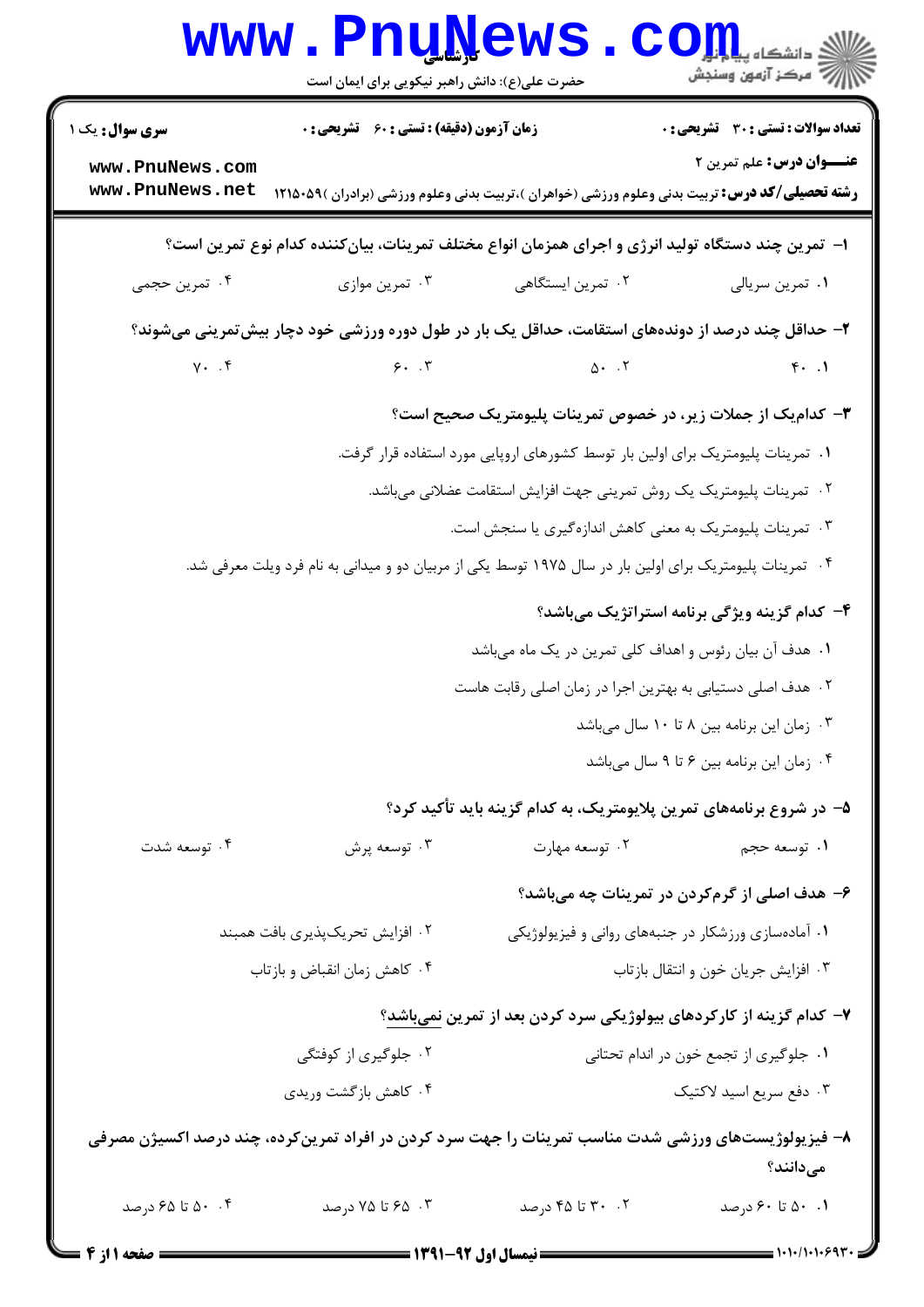|                                                                                                                                                  | <b>www.PnuNews</b><br>حضرت علی(ع): دانش راهبر نیکویی برای ایمان است |                      | ران دانشڪاه پي <mark>ام</mark> لو <mark>ر</mark><br>الأ                                                                                            |  |
|--------------------------------------------------------------------------------------------------------------------------------------------------|---------------------------------------------------------------------|----------------------|----------------------------------------------------------------------------------------------------------------------------------------------------|--|
| سری سوال : ۱ یک                                                                                                                                  | زمان آزمون (دقیقه) : تستی : 60 ٪ تشریحی : 0                         |                      | <b>تعداد سوالات : تستی : 30 ٪ تشریحی : 0</b>                                                                                                       |  |
| www.PnuNews.com<br>www.PnuNews.net                                                                                                               |                                                                     |                      | <b>عنـــوان درس:</b> علم تمرین ۲<br><b>رشته تحصیلی/کد درس:</b> تربیت بدنی وعلوم ورزشی (خواهران )،تربیت بدنی وعلوم ورزشی (برادران )۵۹ <b>۰</b> ۵۹ ا |  |
| ۹– بر اساس الگوی زمانبندی تمرین ( لئونیدمتویف) در کدام مرحله ورزشکار به استراحت فعال میپردازد و حجم و شدت<br>تمرین به میزان چشمگیری کاهش مییابد؟ |                                                                     |                      |                                                                                                                                                    |  |
| ۰۴ مرحله مسابقه اصلی                                                                                                                             | ۰۳ مرحله آمادهسازی                                                  | ۰۲ مرحله قدرت        | ٠١ مرحله انتقال                                                                                                                                    |  |
|                                                                                                                                                  |                                                                     |                      | ۱۰– کدام مرحله را نیز ممکن است مرحله حجیمسازی بنامند؟                                                                                              |  |
| $\cdot$ ۴ مسابقه                                                                                                                                 | ۰۳ آماده سازی                                                       | ۰۲ انتقال            | ۰۱ آماده سازي ويژه                                                                                                                                 |  |
| 11- در کدام مرحله از آمادهسازی با افزایش شدت تمرین، حجم تمرین کاهش مییابد؟                                                                       |                                                                     |                      |                                                                                                                                                    |  |
| ۰۴ أماده سازي ويژه                                                                                                                               | ۰۳ آماده سازی عمومی                                                 | ۰۲ آماده سازی شدت کم | ٠١ أماده سازي حجم بالا                                                                                                                             |  |
|                                                                                                                                                  |                                                                     |                      | <b>۱۲</b> - بر اساس الگوی لئونید متویف سال تمرین به طور مشخص <u>به تر تیب</u> به چه مراحلی طبقهبندی میشود؟                                         |  |
|                                                                                                                                                  | ۲. آماده سازی ، مسابقه ، انتقال                                     |                      | ۰۱ انتقال ، مسابقه ، آماده سازی                                                                                                                    |  |
|                                                                                                                                                  | ۰۴ انتقال ، أماده سازی ، مسابقه                                     |                      | ۰۳ مسابقه ، انتقال ، آماده سازی                                                                                                                    |  |
|                                                                                                                                                  |                                                                     |                      | ۱۳- دوکهای عضلانی از کدام طریق زیر نقش خود را در عضله ایفا میکنند؟                                                                                 |  |
| ۰۴ بازتاب مهاری                                                                                                                                  | ۰۳ بازتاب کششی                                                      | ۰۲ افزايش تانسيون    | ۰۱ افزایش تنش                                                                                                                                      |  |
|                                                                                                                                                  |                                                                     |                      | ۱۴- معمولاً چرخههای بزرگ برنامه تمرین چه مدت زمان طول میکشد؟                                                                                       |  |
| ۰۴ یک هفته                                                                                                                                       | ۰۳ شش ماه                                                           | ۰۲ تا ۸ هفته         | ۱. ۲ تا ۶ هفته                                                                                                                                     |  |
|                                                                                                                                                  |                                                                     |                      | ۱۵– هدف آن بیان رئوس و اهداف کلی تمرین در یک ماه میباشد و با توجه به ماه و فصل مورد نظر متفاوت است؟                                                |  |
| ۰۴ برنامه هفتگی                                                                                                                                  | ۰۳ برنامه روزانه                                                    | ۰۲ برنامه ماهانه     | ٠١. برنامه ساليانه                                                                                                                                 |  |
| ۱۶– در کدام برنامه اوقات مفید تمرین، ساعات کار مربی، رکوردهای بدست آمده و حتی چگونگی کیفیت برنامه لحاظ میشود؟                                    |                                                                     |                      |                                                                                                                                                    |  |
| ۰۴ برنامه هفتگی                                                                                                                                  | ۰۳ برنامه روزانه                                                    | ۰۲ برنامه ماهانه     | ٠١ برنامه سالانه                                                                                                                                   |  |
|                                                                                                                                                  |                                                                     |                      | ۱۷– کدام دوره در ابتدای برنامه تمرین و به دنبال دوره انتقال میآید؟                                                                                 |  |
| ۰۲ فاز اختصاصی در دوره آماده سازی                                                                                                                |                                                                     |                      | ۰۱ فاز عمومی در دوره آماده سازی                                                                                                                    |  |
|                                                                                                                                                  | ۰۴ فازهای دوره مسابقات                                              |                      | ۰۳ فازهای دوره انتقال                                                                                                                              |  |
| ۱۸– پدیدهای است که با به هم خوردن تعادل در معادله (تمرین = بازیافت + فعالیت) بروز میکند، کدام گزینه زیر است؟                                     |                                                                     |                      |                                                                                                                                                    |  |
| ۰۴ تحلیل رفتگی                                                                                                                                   | ۰۳ قطع تمرين                                                        | ۰۲ بیش تمرین         | ۱. خستگی                                                                                                                                           |  |
|                                                                                                                                                  |                                                                     |                      |                                                                                                                                                    |  |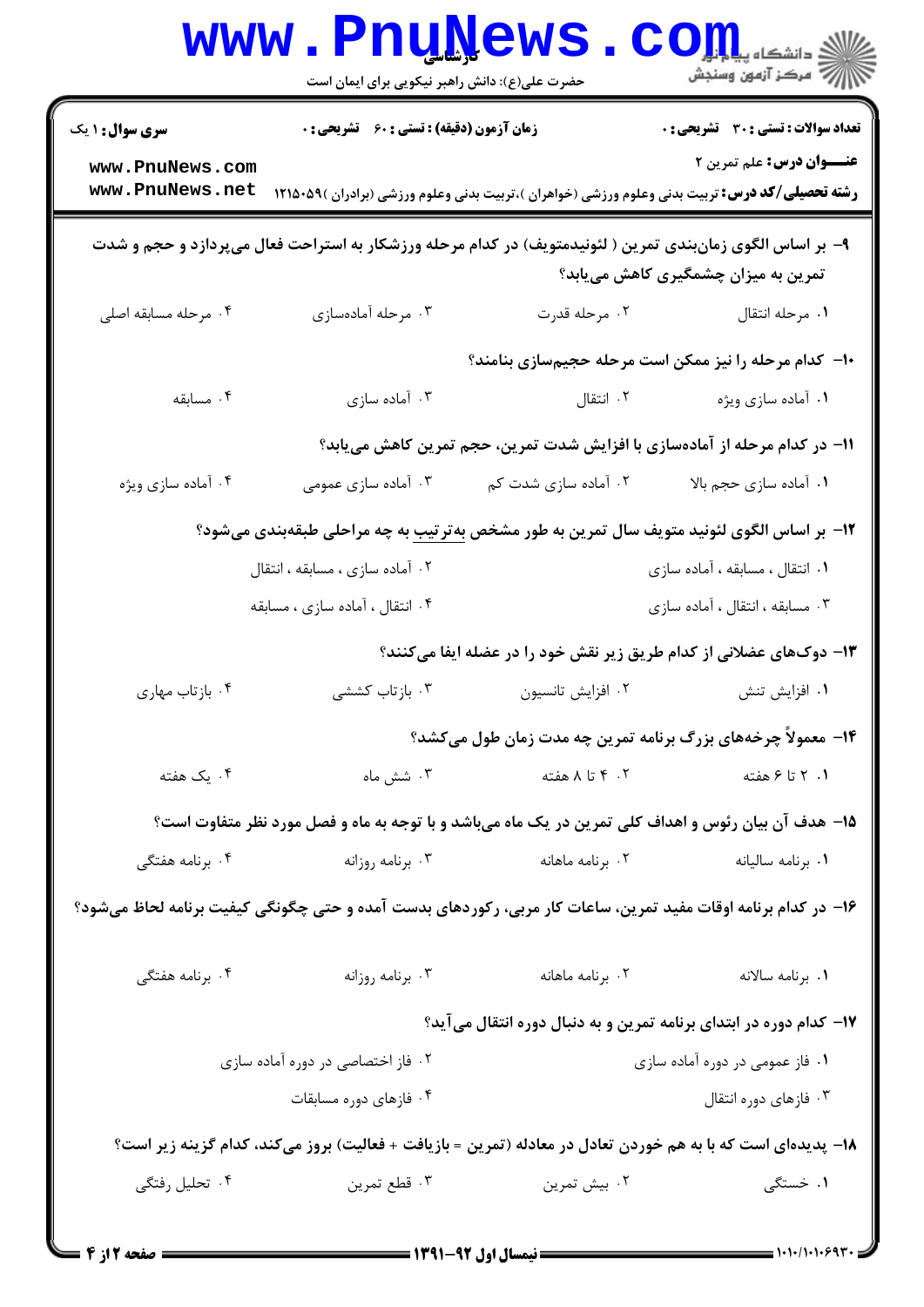|                                    | حضرت علی(ع): دانش راهبر نیکویی برای ایمان است                                                                     |                                                                         | ان دانشگاه پیاه <mark>ور</mark><br>ا <sup>رد</sup> مرکز آزمون وسنجش |
|------------------------------------|-------------------------------------------------------------------------------------------------------------------|-------------------------------------------------------------------------|---------------------------------------------------------------------|
| <b>سری سوال : ۱ یک</b>             | <b>زمان آزمون (دقیقه) : تستی : 60 ٪ تشریحی : 0</b>                                                                |                                                                         | <b>تعداد سوالات : تستی : 30 ٪ تشریحی : 0</b>                        |
| www.PnuNews.com<br>www.PnuNews.net | <b>رشته تحصیلی/کد درس:</b> تربیت بدنی وعلوم ورزشی (خواهران )،تربیت بدنی وعلوم ورزشی (برادران )۵۹-۱۲۱۵             |                                                                         | <b>عنـــوان درس:</b> علم تمرین ۲                                    |
|                                    |                                                                                                                   | ۱۹- تأثیر خالص تمرین، در کدامیک از عوامل زیر بیشتر است؟                 |                                                                     |
| ۰۴ فشار تمرين                      | ۰۳ حجم تمرين                                                                                                      | ۰۲ مدت تمرین                                                            | ٠١ زمان تمرين                                                       |
|                                    | +۲- علائم فیزیولوژیکی و روانشناختی ناشی از تحلیلرفتگی ورزشکاران کدام است؟                                         |                                                                         |                                                                     |
|                                    | ۰۲ احساس نشاط کردن                                                                                                |                                                                         | ٠١. افزايش وزن بدن                                                  |
|                                    | ۰۴ خواب زياد                                                                                                      |                                                                         | ۰۳ سرماخوردگی، بیخوابی و بیاشتهایی                                  |
|                                    |                                                                                                                   | <b>۲۱</b> – کدام گزینه از عمده ترین علائم روانشناختی تحلیلرفتگی میباشد؟ |                                                                     |
|                                    |                                                                                                                   |                                                                         | ۰۱ کاهش توان هوازی                                                  |
|                                    |                                                                                                                   |                                                                         | ۰۲ افزایش بیخوابی                                                   |
|                                    |                                                                                                                   |                                                                         | ۰۳ کاهش اشتها و تمایلات جنسی                                        |
|                                    |                                                                                                                   | ۰۴ واکنش منفی فزاینده نسبت به فشارهای برخلاف فشارهای حاد                |                                                                     |
|                                    | ۲۲– از نظر باندورا در میان جنبههای مختلف خودآگاهی، کدام تصورات در زندگی روزمره اثرگذار تر میباشد؟                 |                                                                         |                                                                     |
| ۰۴ خودآگاهی فردی                   | ۰۳ باورهای توانایی فردی                                                                                           | ۰۲ انگیزش                                                               | ۰۱ خودکارایی                                                        |
|                                    |                                                                                                                   | <b>۲۳</b> - بیش تمرینی پاراسمپاتیک در بین کدام ورزشکاران مشاهده میگردد؟ |                                                                     |
|                                    | ۰۲ ورزشکاران قدرتی                                                                                                | ۰۱ ورزشکاران سرعتی                                                      |                                                                     |
|                                    | ۰۴ ورزشکاران دو ۱۰۰ متر                                                                                           |                                                                         | ۰۳ ورزشکاران استقامتی                                               |
|                                    | <b>۲۴</b> - کدام گزینه مربوط به اثرات بیوشیمیایی بیشتمرینی میباشد؟                                                |                                                                         |                                                                     |
|                                    | ۰۲ تعادل مثبت بیشتمرینی                                                                                           | ۰۱ کاهش تولید اسید اوریک                                                |                                                                     |
|                                    | ۰۴ کاهش سطوح آنزیم خون                                                                                            |                                                                         | ۰۳ کاهش گلیکوژن عضله و خون                                          |
|                                    | ۲۵- جهت بازگشت به حالت اولیه بعد از پارگی و ضربخوردگیهای ناشی از تمرین، کدام راهکار مؤثر است؟                     |                                                                         |                                                                     |
| ۰۴ بازيافت فعال                    | ۰۳ سرما درمانی                                                                                                    | ۰۲ ماساژ                                                                | ۰۱ گرما درمانی                                                      |
|                                    | ۲۶- کدام روز اولین کاهش تدریجی تمرینات است که البته باز هم با حفظ رژیم کربوهیدراتی بالا و مایعات فراوان توأم است؟ |                                                                         |                                                                     |
| ۰۲ هفت روز پیش از مسابقه           |                                                                                                                   |                                                                         | ۰۱ هفت روز پس از مسابقه                                             |
|                                    |                                                                                                                   |                                                                         |                                                                     |